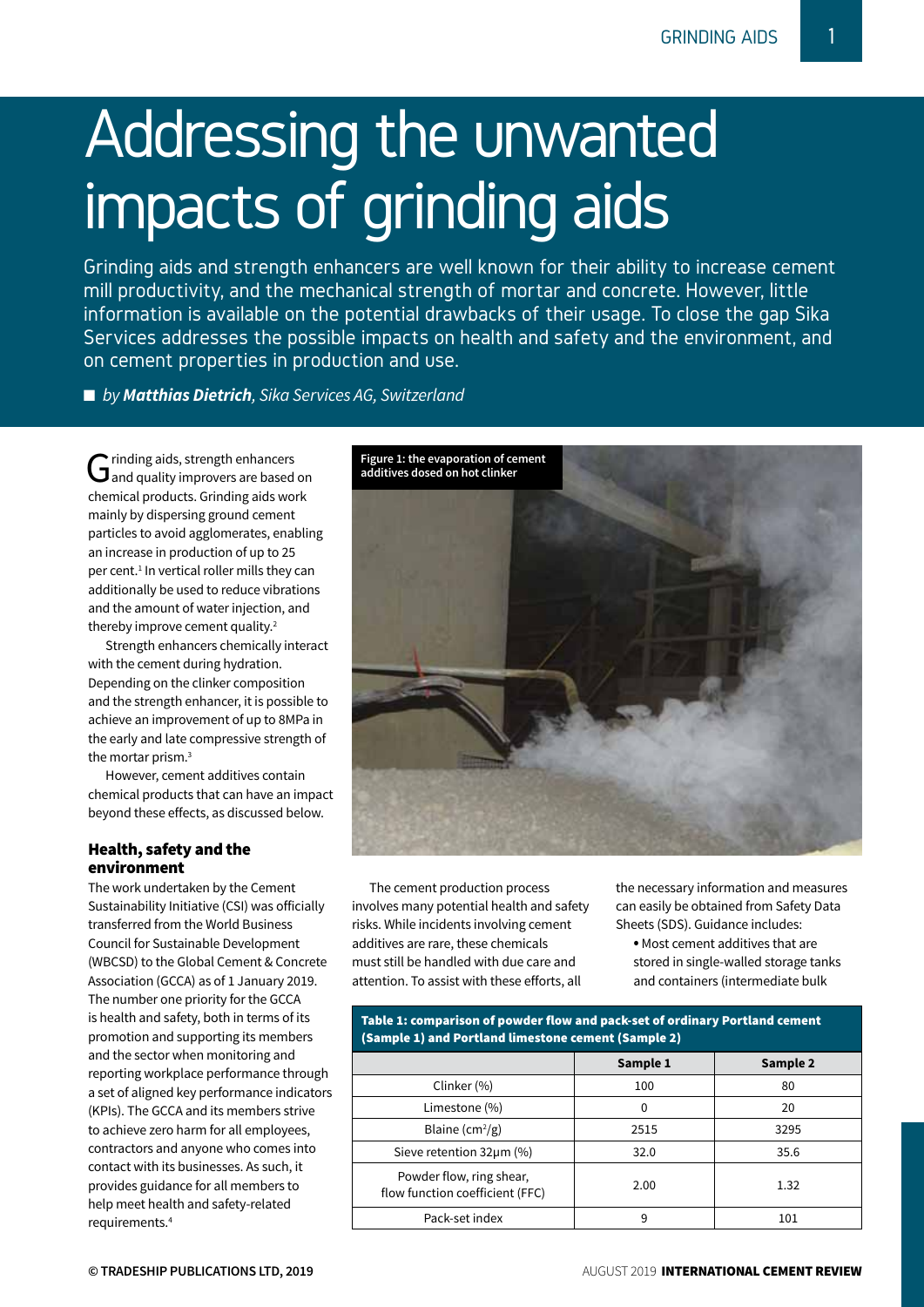

**Figure 2: backflow of cement on an inclined conveyor belt due to high powder flow**

containers) must additionally be placed in a retention area or in secondary containment.

• Gloves that contain textile materials are unsuitable. Therefore, chemicalresistant, impervious gloves (ie, Viton gloves) should be used instead. • Cement additives are mainly dosed onto the clinker belt close to the inlet of the mill. Frequently, the clinker is hot and parts of the cement additive evaporate (as can be seen in Figure 1). Therefore, good ventilation must collect the evaporating gases and/or respiratory





**Figure 3: dust formation in the mill house due to the high dispersion power of grinding aids**

protective equipment should be used. Alternatively, the cement additive can be sprayed into the mill.

#### Powder flow

Grinding aids reduce the attraction force of finely-ground cement particles and avoid agglomeration. Consequently, separator and mill efficiency increases, which reduces energy consumption. Moreover, the fluidity of the cement powder rises, which facilitates its transportation on air-slide conveyors, as well as with the unloading of silos, particularly dome silos, and silo vehicles.

> In particular, Portland limestone cement (PLC) when co-ground in a ball mill has the tendency to be 'sticky' (see Table 1). Consolidation over time and/or a vibration and rocking motion heighten the issue. Powerful grinding aids avoid this stickiness. They broaden the interfacial gap between the limestone particles and thereby boost the powder flow of PLC.<sup>5</sup> However, a potential disadvantage of good powder flow is the backflow of cement on an inclined conveyor belt (see Figure 2).

# Dust formation

Due to their nature, mill buildings are prone to dust contamination. The finer that the cement has to be ground, the higher the amount

*"Quality assurance testing of cement additives in a laboratory is recommended, especially if there is a change in product/ supplier. Quality control can be achieved with simple and efficient equipment."*

of airborne and settled dust. To protect workers, dust formation must be reduced at the point of origin as far as possible. In addition, all employees and third parties visiting the mill house must wear respiratory protective equipment.

The nature of grinding aids means that they promote the formation of dust because they reduce the agglomeration of the finest particles (see Figure 3). In certain cases, the filter and/or the hopper of the bag filter can become overloaded. This can lead to the wrong supposition that the grinding aid chemically attacks the filter cloth. In fact, this is not the case, as the filter is only plugged with the fine particles.

### Material issues

Cement additives consist mainly of organic compounds, but may also contain some inorganic salts such as chlorides. The raw materials that are used for their production are available in different qualities and cost. The most economic qualities can contain liquid and solid impurities that affect cement grinding or the finished product.

Impurities can have the following consequences:

- cause damage to dosing equipment
- introduce air and foam in the mortar or cement slurry
- separation, ie sedimentation of solids or floating of liquids

• instability and decomposition, which may result in an offensive smell of the grinding aids and even of the final cement.

Therefore, quality assurance testing of cement additives in a laboratory is recommended, especially if there is a change in product/supplier. Quality control can be achieved with simple and efficient equipment. The general criteria to keep in mind are: